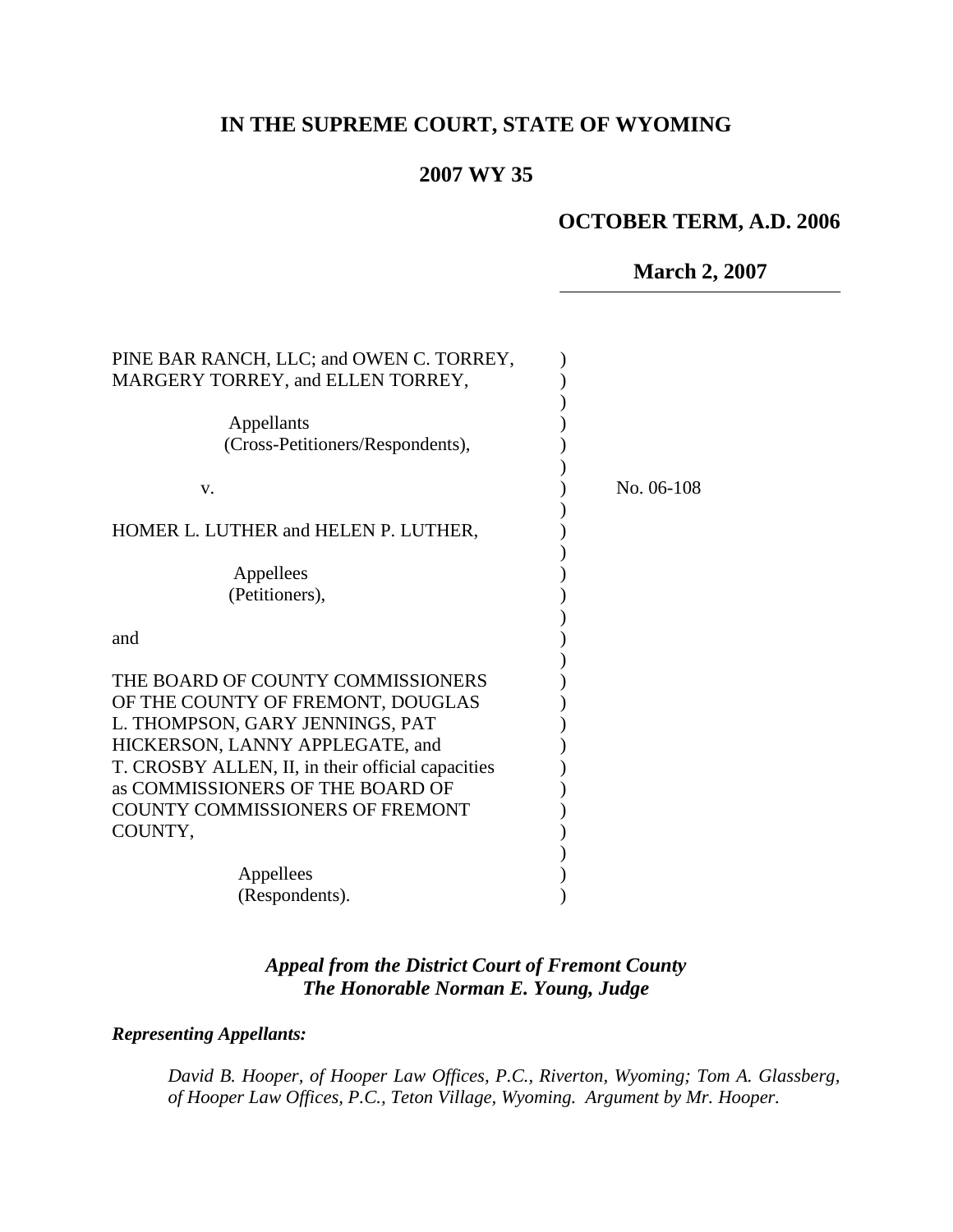#### *Representing Appellees:*

*Joel M. Vincent, of Vincent & Vincent, Riverton, Wyoming; Paul J. Hickey, Roger C. Fransen, and Brandi L. Monger, of Hickey & Mackey, Cheyenne, Wyoming. Argument by Mr. Hickey.*

*Before VOIGT, C.J., and GOLDEN, HILL, KITE, and BURKE, JJ.*

**NOTICE: This opinion is subject to formal revision before publication in Pacific Reporter Third. Readers are requested to notify the Clerk of the Supreme Court, Supreme Court Building, Cheyenne, Wyoming 82002, of any typographical or other formal errors so that correction may be made before final publication in the permanent volume.**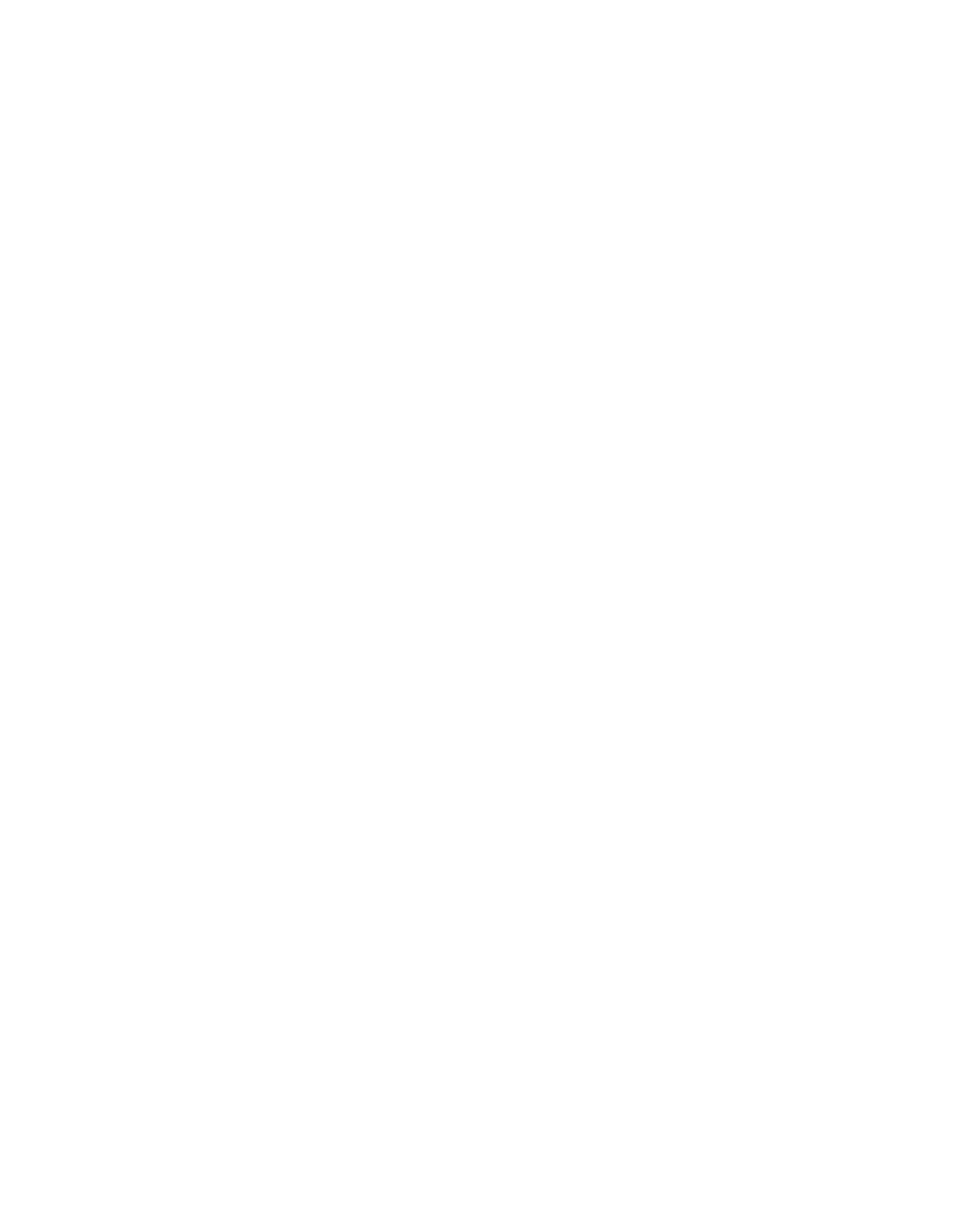#### **BURKE, Justice.**

[¶1] Homer and Helen Luther are the owners of a parcel of real property located in Fremont County. They filed an application with the Board of County Commissioners of Fremont County ("Board") to establish a private road, claiming they did not have legal access from their property to a public road. After a hearing, the Board determined that the Luthers did not meet their burden of establishing necessity and denied their application. The Board found that the Luthers could access their property by way of a public road, the Surrell Creek Road.<sup>1</sup> The Luthers filed a petition for review with the district court contesting the Board"s finding that the Surrell Creek Road is a public road. The district court agreed with the Luthers and reversed the Board"s decision. Pine Bar Ranch filed this appeal. We find that Surrell Creek Road is not a public road as contemplated by our private road statute and will affirm the decision of the district court.

### *ISSUE*

[¶2] Pine Bar Ranch and the Luthers present several issues for review. We find one issue dispositive:

> Did the Board of County Commissioners of Fremont County err when it determined that the Surrell Creek Road is a public road for purposes of Wyo. Stat. Ann. § 24-9-101 *et seq.*?

#### *FACTS*

[¶3] The Luthers purchased real property in Fremont County known as the LHart Ranch in 1991. This property is located in the North Fork Canyon of the Popo Agie River. At the time the Luthers purchased the property, they were aware that legal access to the Ranch was questionable. According to the Luthers, the LHart Ranch was historically accessed by using the North Fork Road. The North Fork Road passes over land owned by several private parties, tribal trust property, and BLM land. A recorded right-of-way does not exist for the portions of the North Fork Road that crosses tribal trust property and BLM land. However, the Luthers previously utilized this road without interference.

[¶4] Around Thanksgiving of 2003, the manager of the LHart Ranch was traveling on the portion of the North Fork Road that traverses tribal trust property and received a citation from a tribal game warden for trespassing.<sup>2</sup> The issuance of the citation caused

 1 Surrell Creek Road is also known as the Boulder Flats Road, Surrell Creek Truck Trail, and the Sorrel Creek Road. To avoid confusion, we will refer to the road as the Surrell Creek Road.

 $2$  The parties dispute whether the manager was on the North Fork Road at the time he was issued the citation. We need not resolve this dispute because the Board did not make any findings in this regard.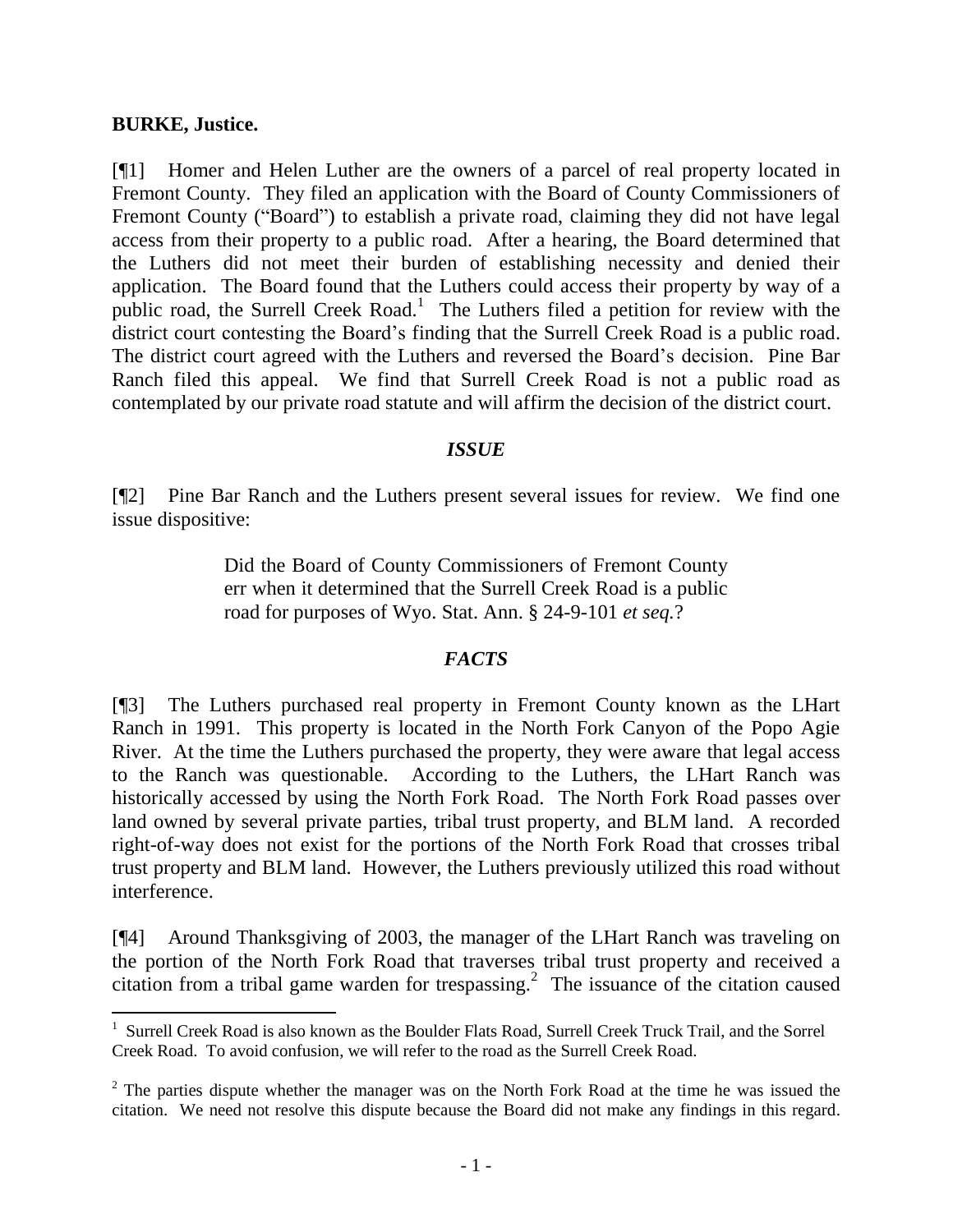the Luthers to believe that access to their property was now in jeopardy. As a result, they began efforts to secure easements for access to their property.

[¶5] The Luthers" efforts to obtain easements were ultimately unsuccessful. On December 22, 2003, the Luthers filed an application for establishment of a private road.<sup>3</sup> The application alleged that the LHart Ranch was landlocked. The Luthers submitted a proposed route for a private road, which substantially followed the historical access over the North Fork Road. The Luthers proposed a change in the access in an attempt to avoid approximately 400 yards of the road which crosses tribal trust property.

[¶6] Pine Bar Ranch objected to the Luthers" petition, claiming that the Luthers were not landlocked. Pine Bar Ranch asserted that the Luthers have access to their property via a public road known as the Surrell Creek Road. Pine Bar Ranch further claimed that the Luthers and their neighbors historically used the Surrell Creek Road to access their respective properties.

[¶7] In accordance with Wyo. Stat. Ann. § 24-9-101(e), the Board held a hearing on the application.<sup>4</sup> The Board entered its Findings of Fact, Conclusions of Law & Order Denying Second Amended Application on January 3, 2005. The Board ultimately concluded that the Surrell Creek Road is a public road and, therefore, the Luthers failed to meet their burden of establishing necessity. The Luthers filed a petition for review in the district court. The district court reversed the Board"s decision finding Surrell Creek Road is not a public road and remanded the case to the Board. Pine Bar Ranch filed this appeal.

## *STANDARD OF REVIEW*

[¶8] The Wyoming Administrative Procedures Act governs our review of a Board"s decision on an application for a private road under Wyo. Stat. Ann. § 24-9-101. *Reidy v. Stratton Sheep Co.,* 2006 WY 69, ¶ 7, 135 P.3d 598, 602 (Wyo. 2006). Section 16-3- 114(c), of the Act, provides in pertinent part:

> (c) To the extent necessary to make a decision and when presented, the reviewing court shall decide all relevant questions of law, interpret constitutional and statutory provisions, and determine the meaning or applicability of the

 $\overline{a}$ 

We simply note this was the event that prompted the Luthers to file a private road application and we do not consider this unresolved issue as support for either parties' contentions.

<sup>&</sup>lt;sup>3</sup> This application was subsequently amended on January 16, 2004, and on August 16, 2004.

<sup>&</sup>lt;sup>4</sup> The hearing began on June 8, 2004, but due to the length of testimony and the amount of evidence, the hearing was continued to June 30, 2004, and December 23, 2004.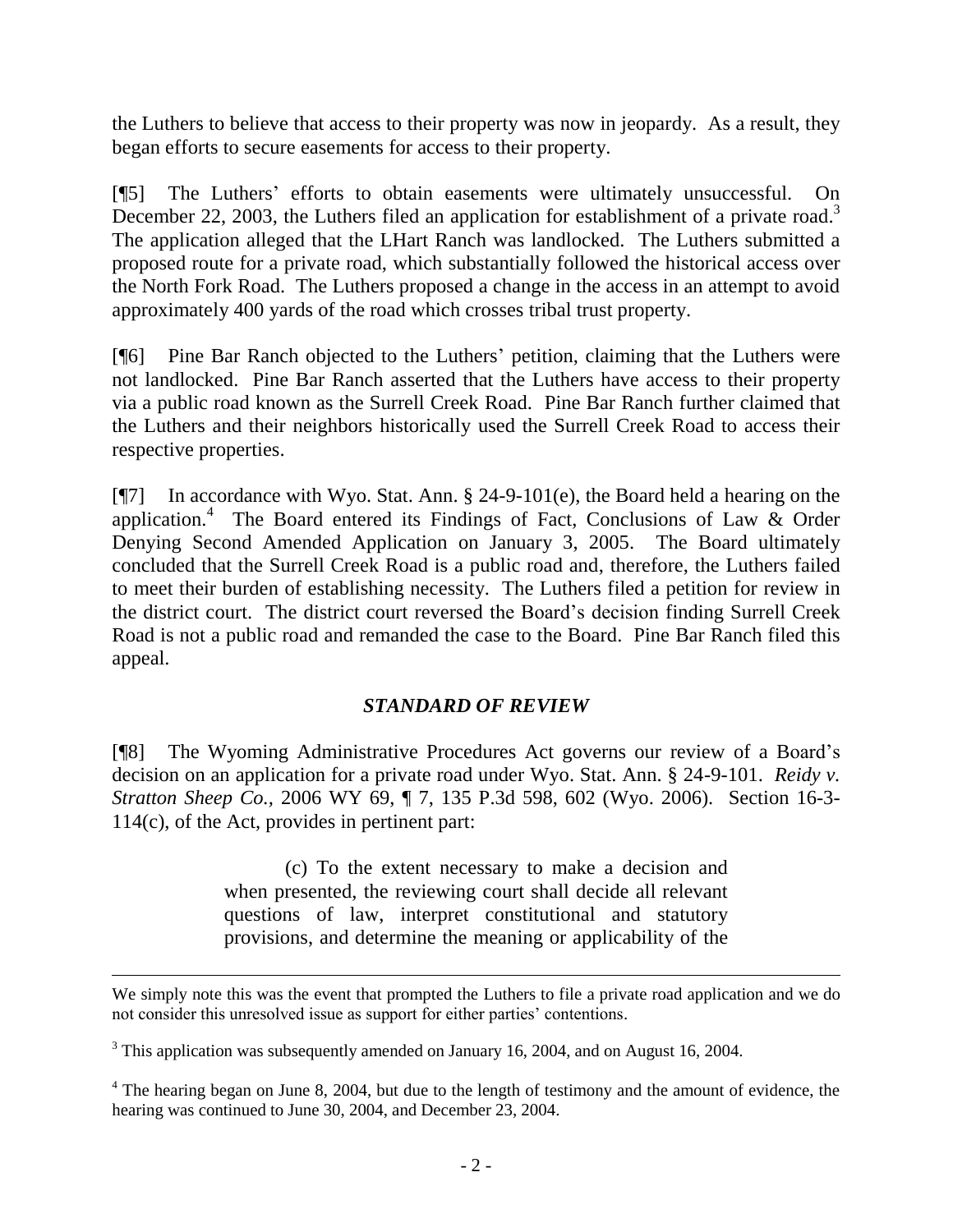terms of an agency action. In making the following determinations, the court shall review the whole record or those parts of it cited by a party and due account shall be taken of the rule of prejudicial error. The reviewing court shall:

> (ii) Hold unlawful and set aside agency action, findings and conclusions found to be:

> > (A) Arbitrary, capricious, an abuse of discretion or otherwise not in accordance with law;

. . .

. . .

 (E) Unsupported by substantial evidence in a case reviewed on the record of an agency hearing provided by statute.

Wyo. Stat. Ann. § 16-3-114(c) (LexisNexis 2005). We stand in the same position as the district court and review the Board"s decision as if it had come directly to this Court from the Board. *Reidy*, ¶ 7, 135 P.3d at 602; *[Wagstaff v. Sublette County Bd. of County](http://www.lexis.com/research/xlink?app=00075&view=full&searchtype=get&search=2002+WY+123%2C+P7)  Comm'rs*[, 2002 WY 123, ¶ 7, 53 P.3d 79, 81 \(Wyo. 2002\)](http://www.lexis.com/research/xlink?app=00075&view=full&searchtype=get&search=2002+WY+123%2C+P7).

> We examine the entire record to determine whether substantial evidence supports the administrative agency"s findings of fact. We may not substitute our judgment for that of the agency when substantial evidence supports its decision. Substantial evidence is relevant evidence which a reasonable mind might accept in support of the agency"s conclusions. We do not, however, defer to an agency's conclusions of law. If the correct rule of law has not been correctly applied, the agency"s errors are to be corrected.

*[Wagstaff](http://www.lexis.com/research/xlink?app=00075&view=full&searchtype=get&search=2002+WY+123%2C+P7)*,  $\P$  7, 53 P.3d at 81 (internal citations and quotation marks omitted).

## *DISCUSSION*

[¶9] Wyoming"s private road statute, Wyo. Stat. Ann. § 24-9-101 *et seq.*, provides the sole remedy for landlocked owners to obtain access to their property. *Reidy*, ¶ 10, 135 P.3d at 603. Wyo. Stat. Ann. § 24-9-101 (LexisNexis 2005), provides in pertinent part: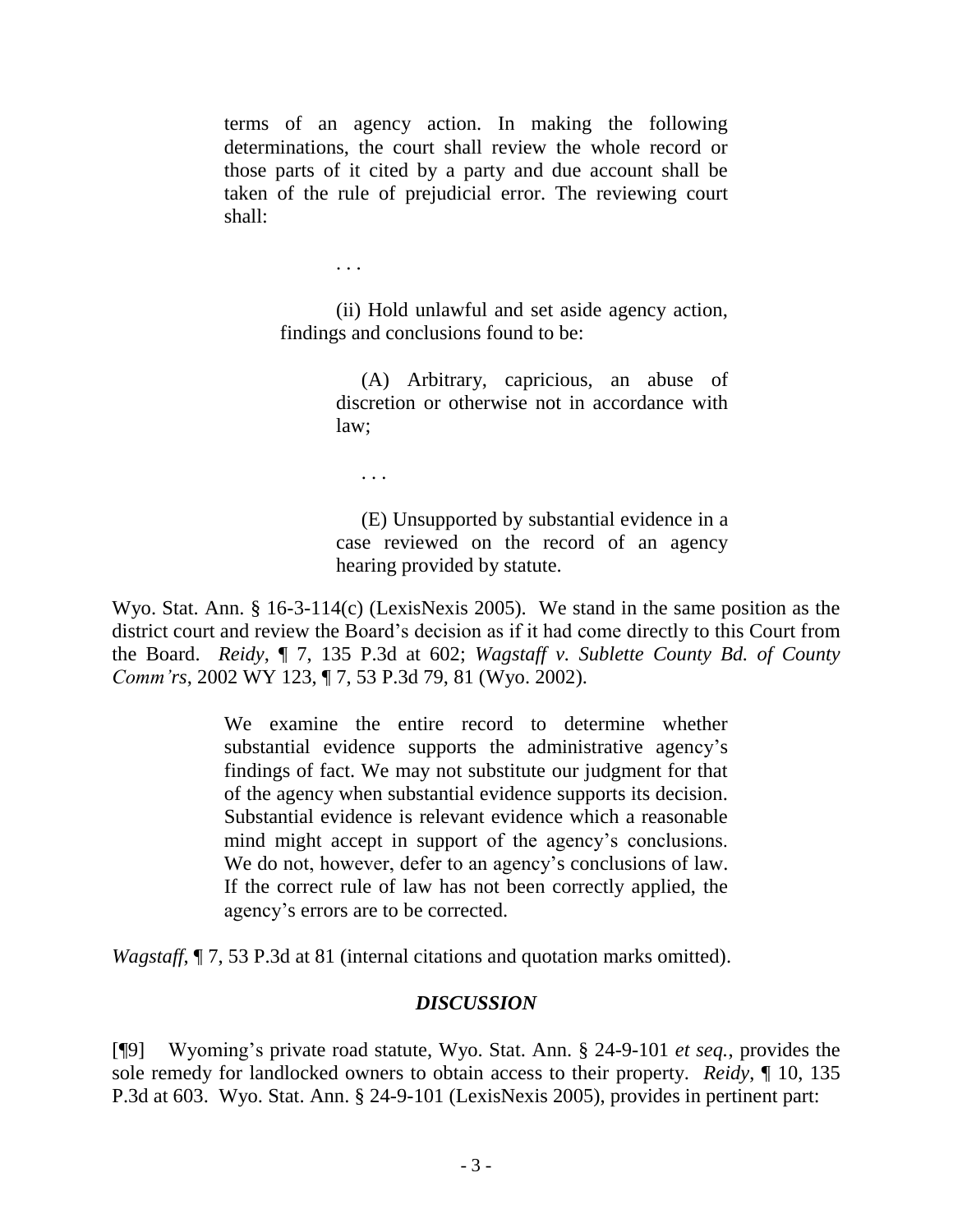(a) Any person whose land has no outlet to, nor connection with a public road, may file an application in writing with the board of county commissioners in the county where his land is located for a private road leading from his land to some convenient public road. . . .

. . .

 $\overline{a}$ 

(h) If at the completion of the hearing the board finds that the applicant has satisfied the requirements of this section and access is necessary because the applicant has no legally enforceable access, the board shall appoint three (3) disinterested freeholders and electors of the county, as viewers and appraisers. . . .

Essentially, this statute provides that the applicant must first show that he has no "legally enforceable means by which he can gain access" to a public road. *Miller v. Bradley*, 4 P.3d 882, 886 (Wyo. 2000); Wyo. Stat. Ann. § 24-9-101(a)(ii). Once that showing is made, the applicant has demonstrated necessity as a matter of law. *Miller*, 4 P.3d at 886.

[¶10] In this case, the Luthers filed an application with the Board seeking establishment of a private road. The Board denied the application finding that the Luthers failed to demonstrate necessity. The Board"s denial is based upon its conclusion that the Surrell Creek Road is a public road by which the Luthers currently have access to their property. 5

- 9. This Surrell Creek Road is a public road for the following reasons:
	- a. Exhibit T-[2]7 reveals that in 194[1], the Civilian Conservation Corps (hereinafter C.C.C.) created a road for "medium traffic" and that testimony received by the Board inferred the use of this road would be limited to forestry and grazing purposes. Because there is no timber in the area and some grazing, our experience tells us such a use would result in the Sorrell Creek Road [sic] receiving "light" use. Therefore, use of the term "medium traffic" infers that the intended use of the road would allow for continuance of public traffic. Furthermore, Exhibit T-[2]7C refers to the C.C.C. funds being re-appropriated for the Sorrell Creek Road [sic] and discusses graveling, bridges and other things to improve the ability to travel.
	- b. Exhibit T-29 relates to Exhibit T-27. Specifically, Exhibit T-29 states "Upon investigation of the bridge on the main irrigation canal, on the road to the Pine Bar and Hart Ranch" comes from a 1942 document that clearly illustrates that the Surrell Creek

 $<sup>5</sup>$  The pertinent findings of fact and conclusions of law entered by the Board are as follows:</sup>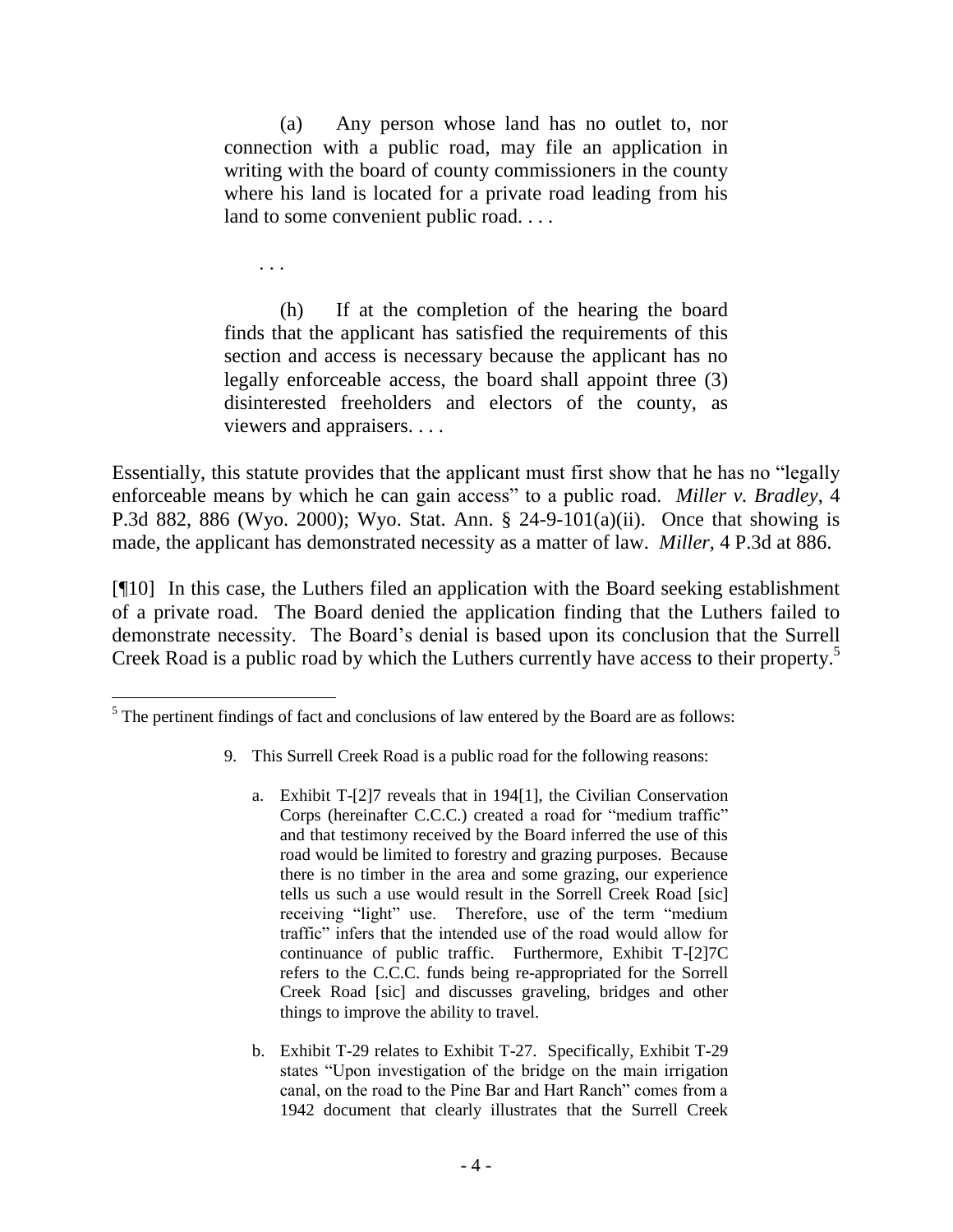Pine Bar Ranch contends that the Board"s findings in this regard are supported by substantial evidence and that the district court's order finding to the contrary should be reversed.

[¶11] Although the parties hotly dispute whether the Surrell Creek Road is a public or private road, some basic facts concerning the road are undisputed. The Surrell Creek Road is a two-track dirt trail that was constructed in the 1940"s by the Civilian Conservation Corps for purposes of forest and range administration and fire control. Other than a recorded right-of-way for approximately one mile of the Surrell Creek Road leading to the Boulder Flats Subdivision, no other recorded right-of-way exists for the remaining several miles of the Surrell Creek Road to the LHart Ranch.<sup>6</sup>

 $\overline{a}$ 

Road is, in fact, an established road as it says, to the Pine Bar and Hart Ranch [Hart Ranch now the Applicants' land].

- c. Exhibit T-19A, an order from the Fremont County Commissioners establishing a private road for applicant J.C. Booth [Applicants' neighboring property] in 1942 states "a line commencing at a point in the truck road established by the Indian Department" refers to the Surrell Creek Road being a point of public access.
- d. Exhibit T-32, a 1983 Resolution of the Shoshone and Arapahoe Tribes for the Wind River Reservation specifically states that pursuant to 25 C.F.R. 169, a "right-of-way easement for public road purposes for a period without limitation". The Bureau of Indian Affairs as the grantee and the United States as the grantor for a public road across tribal owned lands.
- e. Exhibit T-33 is the actual grant of the easement described in Exhibit T-32 for specifically, a "public road."
- f. Exhibit T-51, a December 17, 2004 letter from Bureau of Indian Affairs, Superintendent for the Wind River Agency George E. Gover states that "[t]he search of the records provides that the earliest access to lands in the North Fork Canyon was along this route" referring to the Sorrell Creek Road [sic] and that testimony provided that said road has been in existence for at least 80-90 years.
- 10. Therefore, the [Luthers] have a legally enforceable access to their land.

 $6$  At first blush, the Board's finding,  $9(d)$ , appears to contradict this statement. That finding states:

d. Exhibit T-32, a 1983 Resolution of the Shoshone and Arapahoe Tribes for the Wind River Reservation specifically states that pursuant to 25 C.F.R. 169, a "right-of-way easement for public road purposes for a period without limitation". The Bureau of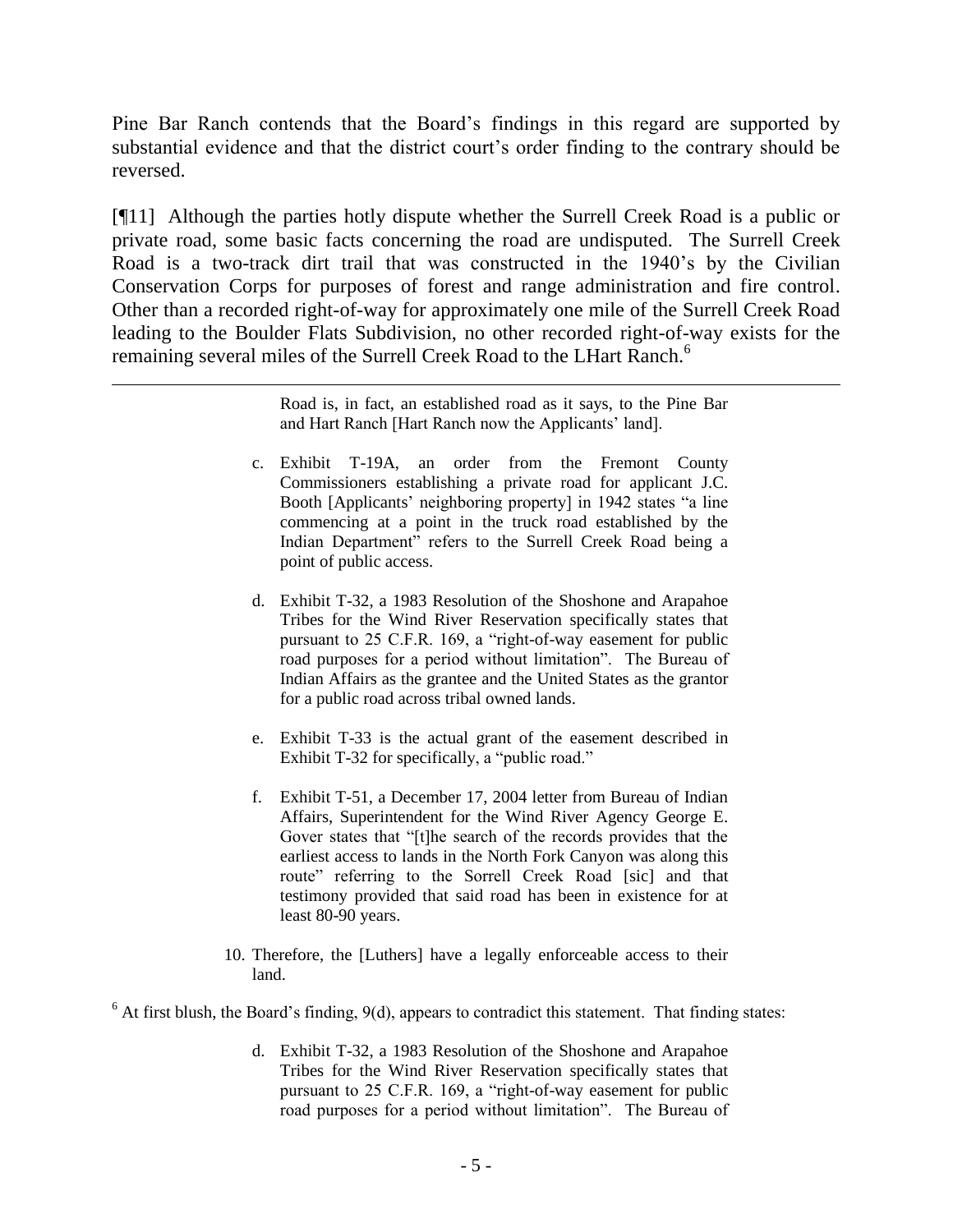[¶12] Our private road statute does not supply a definition for the term "public road." *McGuire* v. *McGuire*, 608 P.2d 1278, 1287 (Wyo. 1980). Other Wyoming statutes providing a definition of a public road are of little assistance in this case because the Surrell Creek Road is located within the boundaries of the Wind River Indian Reservation and is subject to the jurisdiction of the Bureau of Indian Affairs (under the Secretary of the Interior) ("BIA") and the Joint Business Council of the Arapahoe and Shoshone Tribes.<sup>7</sup> See McGuire, 608 P.2d at 1287 (explaining that state statutes containing definitions that pertain to state and county roads "are not applicable to roads such as the BLM road" because it is under the jurisdiction of the United States). Despite the multi-jurisdictional issue presented by the location of the Surrell Creek Road, we can, nonetheless, determine the nature of the road for purposes of our private road statutes. *See McGuire*, 608 P.2d at 1287; *Reidy*, ¶¶ 18-19, 135 P.3d at 606.

[¶13] We recently addressed a similar situation in which a landowner"s property potentially could be accessed by a federal road. In *Reidy,* we were asked to determine whether a federal Forest Service road could be considered a public road under Wyo. Stat. Ann. § 24-9-101. We held that, "as a matter of law, a road over federal lands may be

> Indian Affairs as the grantee and the United States as the grantor for a public road across tribal owned lands.

However, upon review of the record and the briefs submitted by both parties, it is clear this right-of-way refers to a one-mile portion of the road leading to the Boulder Flats Subdivision and does not extend to the remainder of the road leading to the Luthers' property.

<sup>7</sup> Wyo. Stat. Ann. § 24-1-133(b) (LexisNexis 2005) provides: "For purposes of this section 'public road' means any passageway . . . to which a governing body has acquired unrestricted legal right for the public to use the passageway." Wyo. Stat. Ann. § 24-1-101 (LexisNexis 2005), Public highways defined and established; creation by adverse possession, is more specific and provides in pertinent part:

> (a) On and after January 1, 1924, all roads within this state shall be highways, which have been or may be declared by law to be state or county highways. It shall be the duty of the several boards of county commissioners, within their respective counties, prior to said date, to determine what, if any, such roads now or heretofore travelled but not heretofore officially established and recorded, are necessary or important for the public use as permanent roads, and to cause such roads to be recorded, or if need be laid out, established and recorded, and all roads recorded as aforesaid, shall be highways. **No other roads shall be highways unless and until lawfully established as such by official authority.** Except, nothing contained herein shall be construed as preventing the creation or establishment of a public highway right-ofway with reference to state and county highways under the common-law doctrines of adverse possession or prescription either prior to or subsequent to the enactment hereof....

(Emphasis added.)

 $\overline{a}$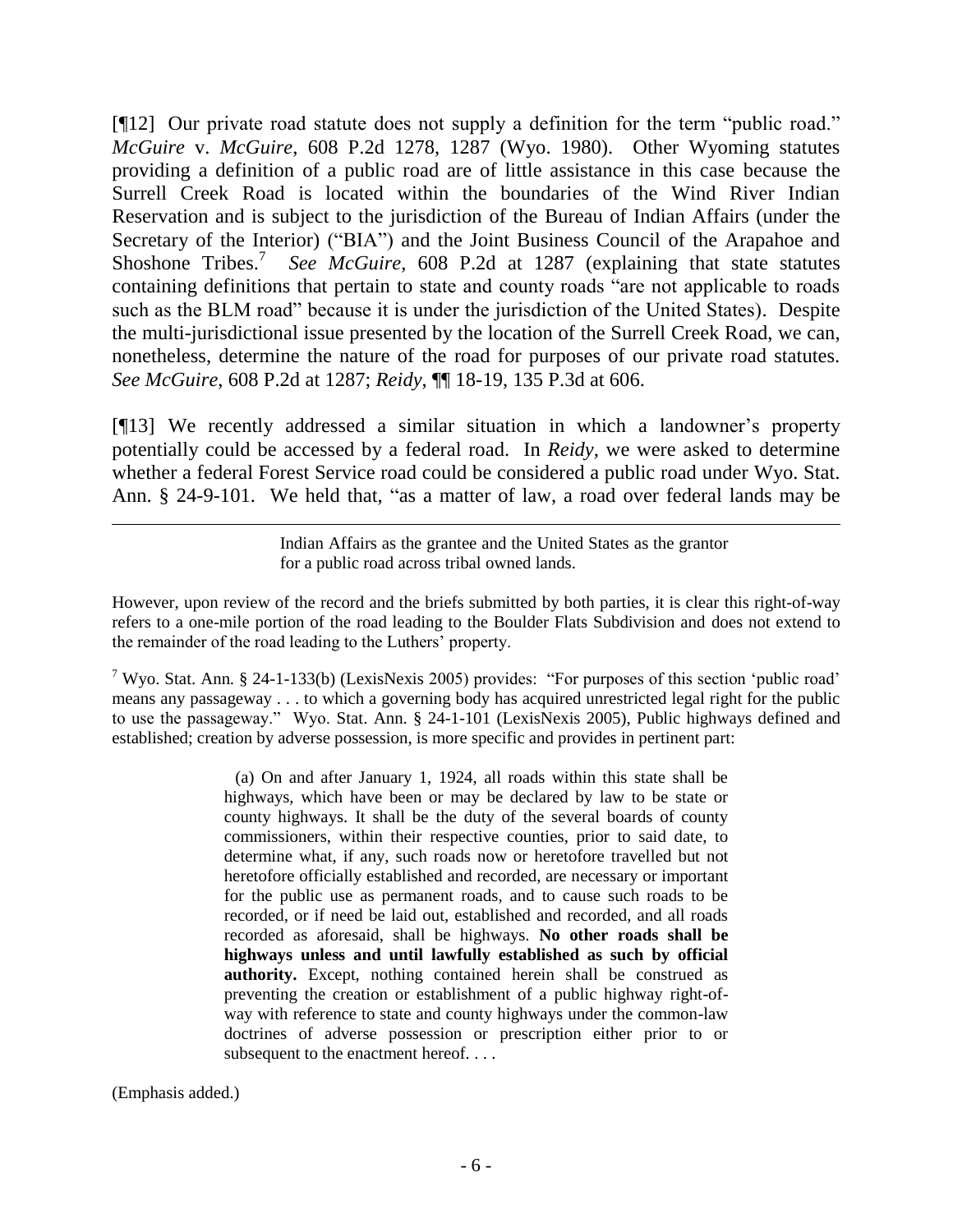considered a public road within the meaning of our private road statutes, provided the characteristics of the road indicate it is available to the general public." *Reidy*, ¶ 19, 135 P.3d at 606. Upon reviewing the record in *Reidy*, we found "voluminous testimony and documentary evidence" showing that the Forest Service road had been open to the general public. *Id.,* ¶¶ 15-16, 135 P.3d at 605. We also found that the Forest Service considered the road a "pretty major road" and that they regularly maintained it. *Id.,* ¶ 15, 135 P.3d at 605. A Forest Service employee testified that the road was open to the general public, had been publicly used for more than forty years, and was in current use by "tourists, hunters, ranchers, farmers, and even motorcyclists." *Id*., ¶ 16, 135 P.3d at 605. The employee also testified that the Forest Service did not plan to close the road and that it was highly unlikely it would change the public access. *Id.* After consideration of these characteristics of the road, we concluded that the Forest Service road was a public road for purposes of our private road statute. *Id.*, ¶¶ 20-21, 135 P.3d at 606-607.

[¶14] The characteristics of the Surrell Creek Road are in stark contrast to the characteristics of the Forest Service road at issue in *Reidy*. The Surrell Creek Road is not recognized as a public road by either the Shoshone or Arapahoe Tribes, or by the BIA. In a letter to the Fremont County Commissioners, the Superintendent of the Wind River Agency reiterated that the Surrell Creek Road is a private road.<sup>8</sup> He explained:

> The authority to approve all transaction[s] that affect[] lands held in trust by the U.S. Government for American Indian Tribes and individual Indians resides with the Secretary of Interior. Specifically, the authority to grant Rights-of-way pursuant to 25 U.S.C. 323-328 and 25 CFR Part 169 has been delegated to the Superintendent, Wind River Agency. Accordingly, Homer and Helen Luther knew or should have known that at the time they purchased the said property that there was no Bureau of Indian Affairs recorded right of way or egress to the property across American Indian Trust Lands.

The position taken by the Superintendent of the Wind River Agency is further supported by the testimony of John Schumacher. Mr. Schumacher is an attorney who was hired by the Luthers to review documents relating to rights-of-way across trust lands. He testified concerning the status of the Surrell Creek Road as follows:

> [Luthers" Attorney]: Now, are you aware, Mr. Schumacher, of a position that"s taken by some, that if public money is

 $\overline{a}$ 

<sup>&</sup>lt;sup>8</sup> We note, as further indication that the Surrell Creek Road is considered a private road, that there are several signs posted along the road which state that the Wind River Indian Reservation is closed to trespassing without a permit. The parties dispute whether these signs indicate that travel on the road itself is trespassing or whether venturing off the road is trespassing. The Board did not make any findings on this issue and we need not resolve it for purposes of this appeal.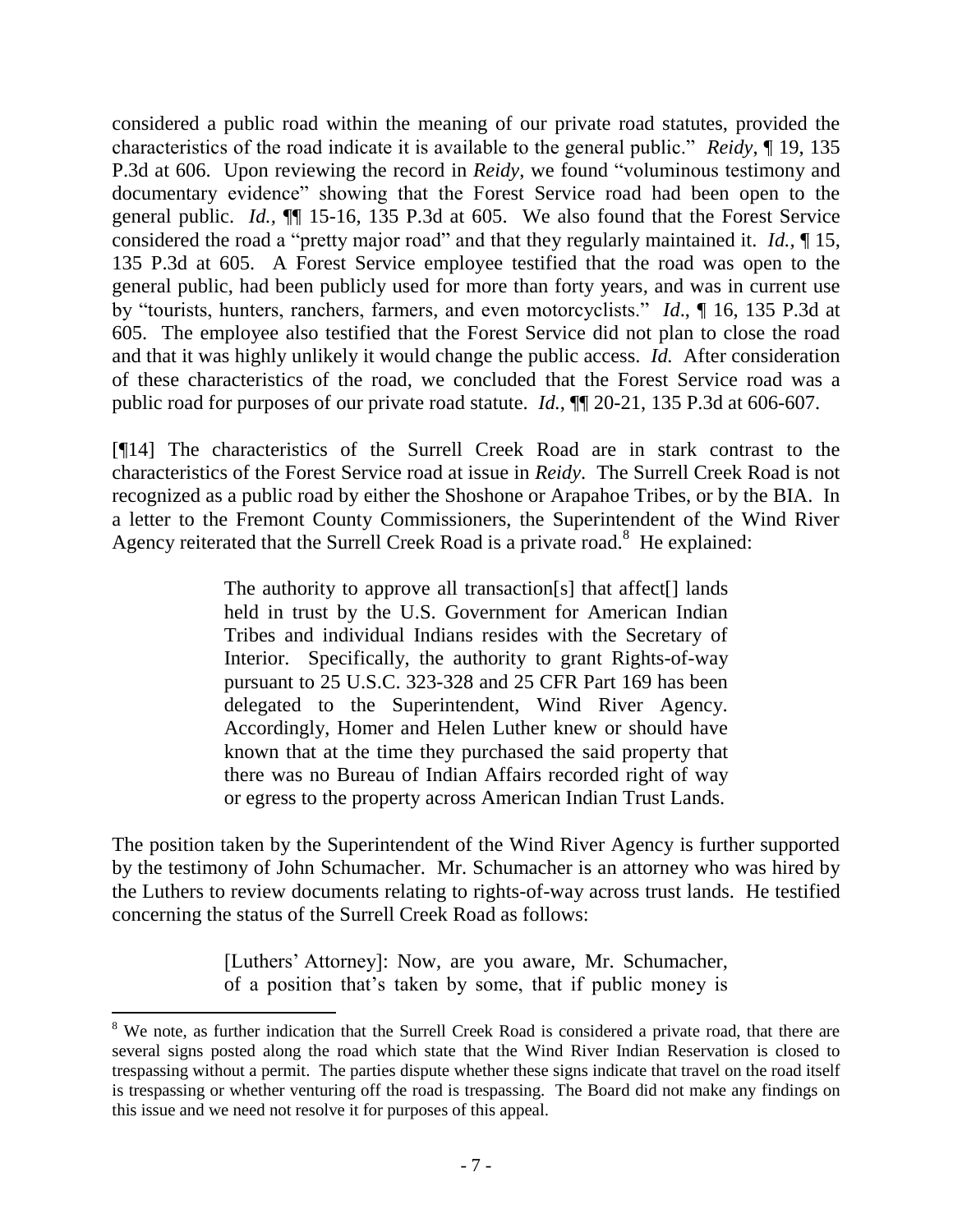spent on a road over either tribal trust or allotted trust lands, that such expenditure renders the road a public road?

[Mr. Schumacher]: Yes, I am.

[Luthers" Attorney]: And what is your knowledge of that proposition?

[Mr. Schumacher]: The Federal Regulation 25 CFR, Part 170 and their predecessors provide for two situations where you can have a public road over Indian land. And also Part 169. Part 169 allows for public roads when they"re specifically designated as such. . . .

Under Part 70 - - Part 170.8 provides the free public use for roads - - that it"s required on roads that are eligible for construction and maintenance with federal funds under that part.

Now, to be eligible under that part, several conditions have to be met before it's required that access is available to the public. First of all, the financial aid that was used to build that road must have been specifically appropriated from federal funds for public road purposes. The road also has to be designated as such, a public road, by the Bureau of Indian Affairs and the Federal Highway Administration. And that also includes acquisition of rights-of-way.

. . .

[Luthers" Attorney]: With regard to 25 CFR, 170, did you examine any of the documents concerning what's been called the Sorrel Creek Truck Trail?

[Mr. Schumacher]: Yes, I have.

[Luthers" Attorney]: And do you have an opinion whether those documents would meet the four requirements that you earlier mentioned in your testimony?

[Mr. Schumacher]: No. The documents indicate that funding was available under the Civilian Conservation Corps program for construction of a truck trail, which has been called the Sorrel Creek Truck Trail. The documents submitted indicate that that road or truck trail was constructed for the purpose of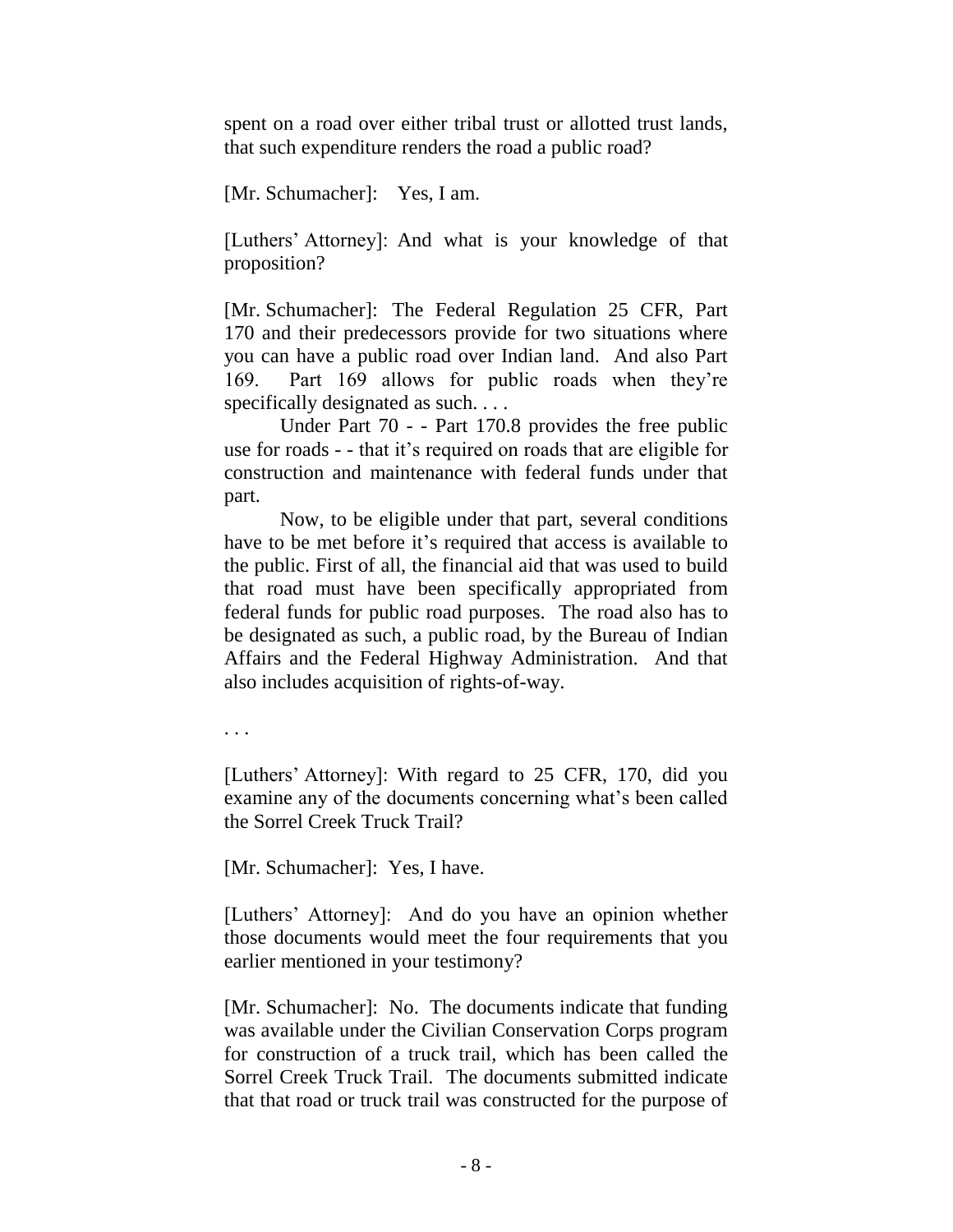forest and range administration and fire control, to indicate that it was not dedicated to the public. . . .

There is no official grant of right-of-way by the Secretary of Interior. . . .

[Luthers" Attorney]: So if I understand your testimony, then, you"re saying that the Sorrel Creek Truck Trail, in your opinion, would not come within the purview of 25 CFR, 170. Is that correct?

[Mr. Schumacher]: That is correct. There has been no acquisition of rights-of-way. It was not funded with specific funds for highway purposes. It has not been designated as a part of the public road system by the Bureau of Indian Affairs. And I found no record of it being designated as such by the Federal Highway Administration.

[¶15] Unlike the "voluminous testimony and documentary evidence" presented in *Reidy* indicating the road was open to the general public, the evidence presented in this case indicates that the use of the Surrell Creek Road was limited to employees, former employees, and family members of the LHart Ranch. "A public road is one that the public generally – not merely a portion of the public – is privileged to use." *McGuire,* 608 P.2d at 1288. *See also Wagstaff*, ¶ 17, 53 P.3d at 83-84 (holding the unimproved dirt tracks did not constitute public roads because no evidence was presented that the public generally has the privilege to traverse them). Pine Bar Ranch failed to present any evidence of public use. As a result, the Board"s finding that the Surrell Creek Road is a public road is not supported by substantial evidence.

[¶16] Pine Bar Ranch contends that even if the Surrell Creek Road is not a public road, the Luthers could apply for a limited right-of-way to cross the tribal lands. Pine Bar Ranch points to the letter received from the Superintendent of the Wind River Agency which states that the BIA is willing "to grant a limited Right of Way to Homer and Helen Luther along the existing commonly known Boulder Flats Road for their heirs, employees and guest[s] for traditional ranch purposes." The Superintendent explained what he meant by a limited right-of-way during his testimony as follows:

> Limited right-of-way entails egress. There is no taking. That is the concern of the tribes. It means that there is no property [that] goes with that right-of-way. It's not like we have the rights-of-way within the county where we turn the right-ofway over to the county and then they control that right-ofway with the state, et cetera, and the county. This one -- and those are on public access. This is a private road. It means